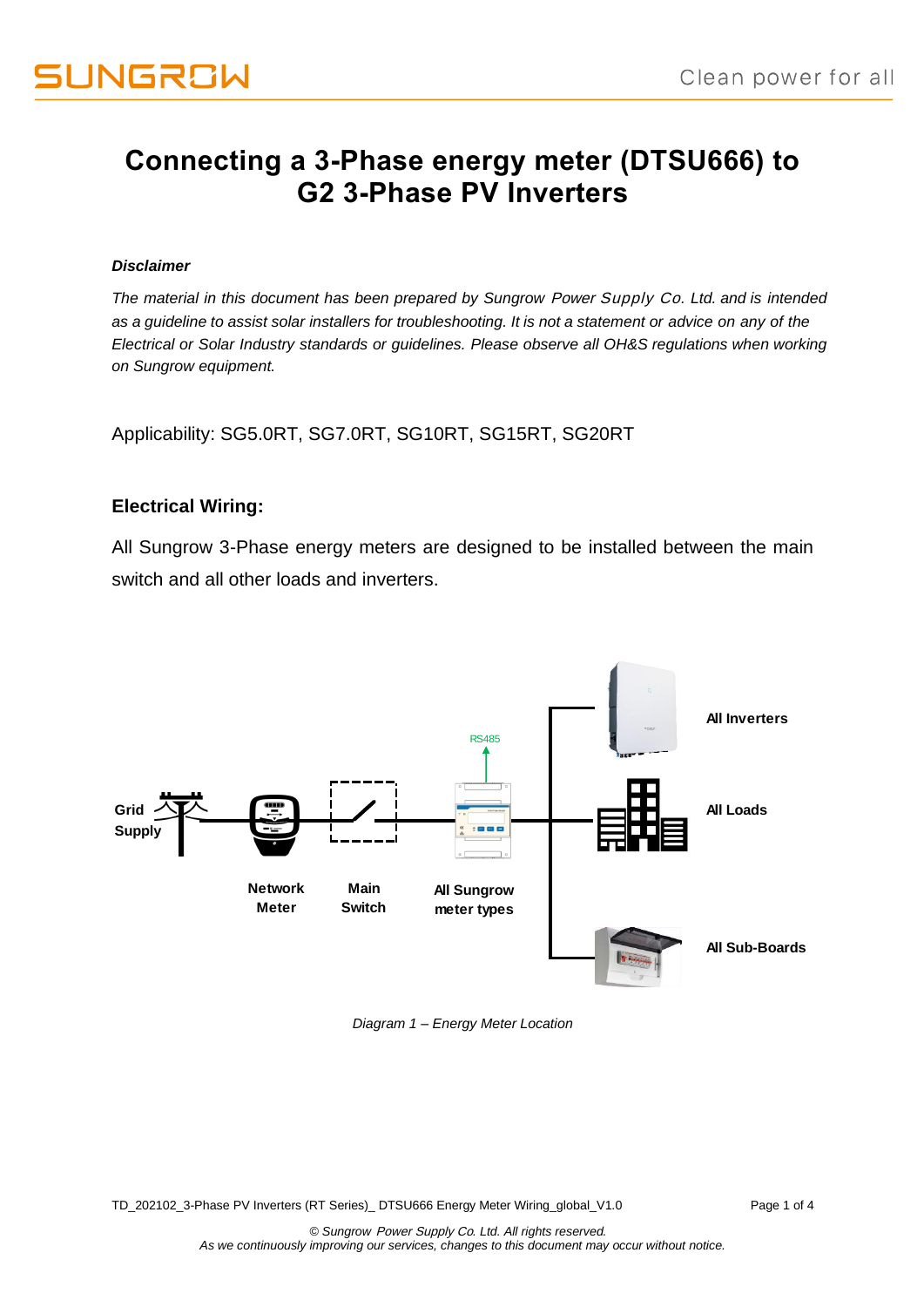

Load side OUT 1 49 € 49 Ξ IN  $\sqrt{2}$ 3  $\vert$  1 Grid side

Ensure the wiring complies with local Standards.

*Diagram 2 – Meter Electrical Connections*

### **Meter Comms Connections:**

The communication protocol between Sungrow Energy Meters and Inverters is RS485.

Sungrow recommend Shielded Twisted Pair with a cross sectional area of 0.75mm and rated to the appropriate voltage for the electrical enclosure.

Connect the other end of the RS485 (**marked A and B**) to connections 24 and 25 respectively on the meter.

**24 = RS485A+** and **25 = RS485B-**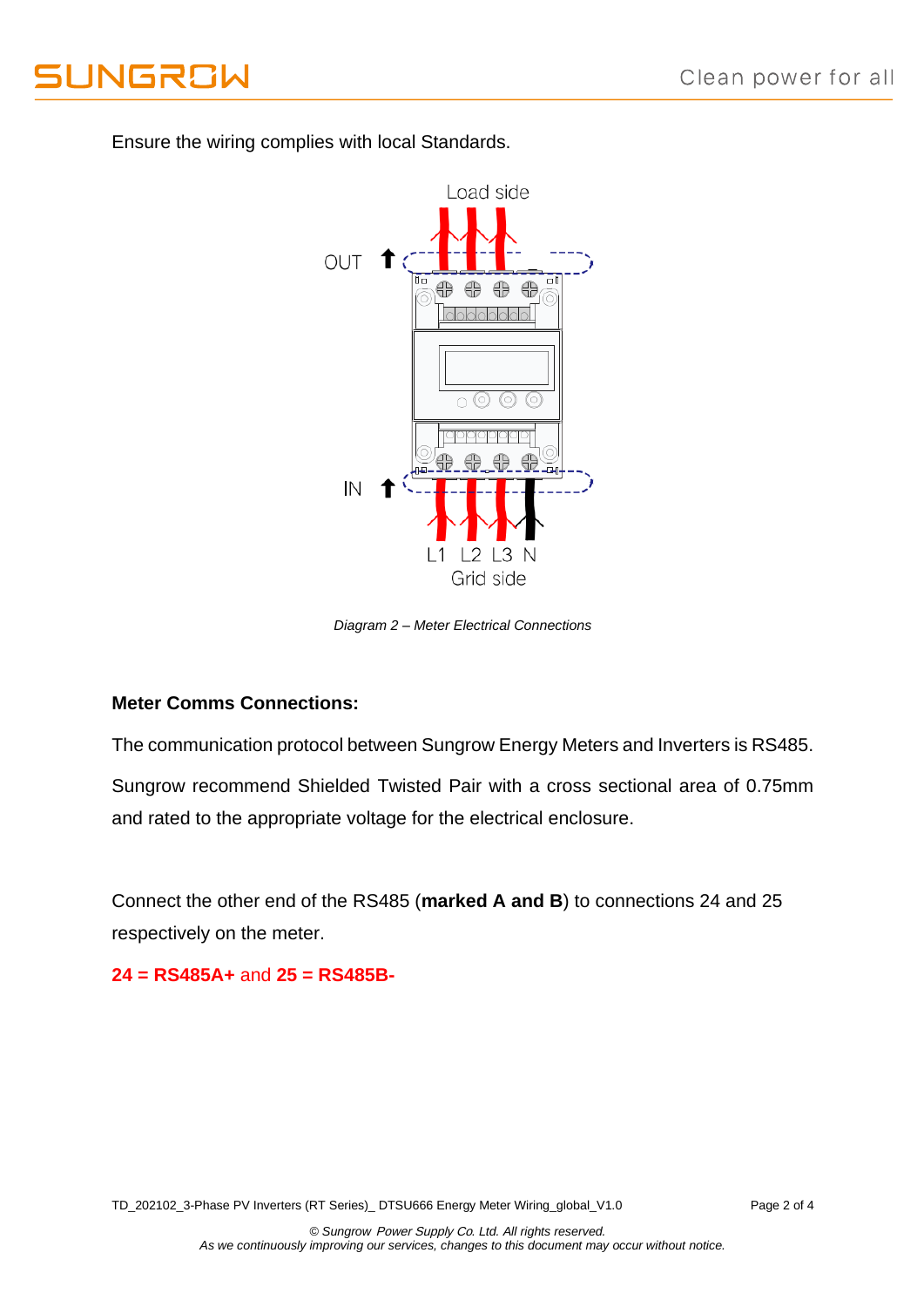



*Diagram 3 – Meter Side Comms*

## **Communications:**

Connect the **RS485A+ to 'Meter A2' (Pin 8)**, and **RS485B- to 'Meter B2' (Pin 6)** terminals of the Multi-Com port plug. The pin layout of the plug is as follows:

| <b>RSD</b>     |                                   | NS             |      | <b>DRM</b> |             |  | RS485-1 DO |           |
|----------------|-----------------------------------|----------------|------|------------|-------------|--|------------|-----------|
|                | RSD-1 RSD-2 NS-1 NS-2 D1/5 D3/7 R |                |      |            |             |  | A1         | <b>NO</b> |
| B <sub>3</sub> | AЗ                                | B <sub>2</sub> | A2 l |            | D2/6 D4/8 C |  | <b>B1</b>  | COM       |
| RS485-3        |                                   | Meter          |      |            |             |  |            |           |

*Diagram 4 – Meter Connections on Multiplug*

Secure after connecting the com cables and ensure there is an audible click.